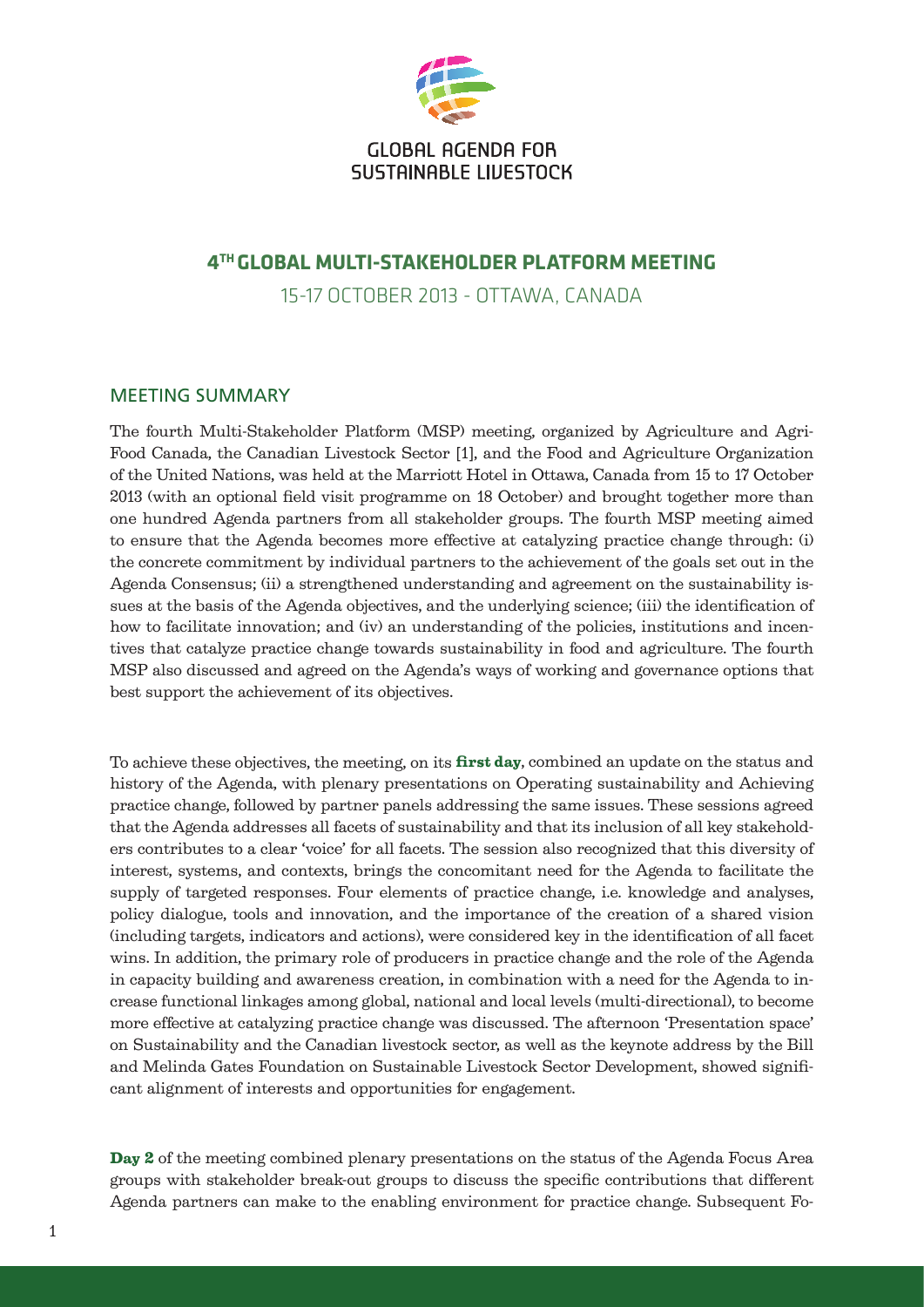cus Area breakout groups were organized to use the outcomes and lessons learned from the panels and stakeholder break-out sessions to identify additional relevant activities, processes and partners, needed to catalyze practice change. These sessions provided strong endorsement of the proposed nature, focus, and new ways of working, the elements of practice change, and highlighted the different roles that stakeholders play in facilitating them. It also underlined that the Agenda needs to catalyze national level activities, to move to practice change.

The complementarities among Focus Areas and other initiatives that were identified create clear opportunities to exploit such synergies and to move forward in a coherent fashion. Additional communication platforms are required to facilitate planning and implementation of Focus Area programmes. There is also a clear need to incorporate other skills, stakeholders, and facets of sustainability into the Focus Area Groups. In essence, this entails that the Focus Area Groups need to become more like MSPs.

Although the Agenda is making significant progress, it needs to better manage stakeholder expectations, and emphasize its value-added and role in catalyzing practice change. This includes the large value it brings to the exchange of experiences and the subsequent learning that is driving the Agenda.

Day 2 also hosted two parallel presentation space sessions which looked specifically at a number of examples of multi-stakeholder initiatives in the livestock sector and how these are making progress in practice change towards sustainability. Whilst these approaches have emerged in different contexts and cultures, there are strong generic principles that unite them: i) the recognition that joint action is necessary to address the sector's challenges effectively; ii) the building of trust, and the sharing of knowledge and experience iii) a common focus and commitment to innovation and practice change; iv) a policy and institutional environment with clear incentives. The second parallel session provided insights into a mix of additional issues that are equally central to the Agenda, including the payment for environmental services and animal welfare.

Day 3 combined feedback from the Focus Area break-out groups with a presentation on the contribution of the livestock sector to greenhouse gas emissions, and specific mitigation actions that can have a significant impact on the social, economic and environmental performance of the livestock sector. These presentations were followed by a partner panel that looked at stakeholder commitments to the additional approaches the Agenda proposes to pursue, e.g. (i) the establishment of specific stakeholder group clusters; (ii) the establishment of effective linkages among multi-stakeholder initiatives at different levels and in different countries, (iii) the implementation of 'twinning' opportunities between countries, and (iv) the facilitation of livestock sector practice change through the establishment of in-country livestock sector innovation platforms and networks.

The rest of the day 3 was dedicated to the discussion of the proposed ways of working, as well as the governance options that best support the achievement of the Agenda's objectives. These issues, clearly laid out in the meeting's discussion document, were earlier introduced by the Chair of the Guiding Group on day 1 of the meeting in his opening address.